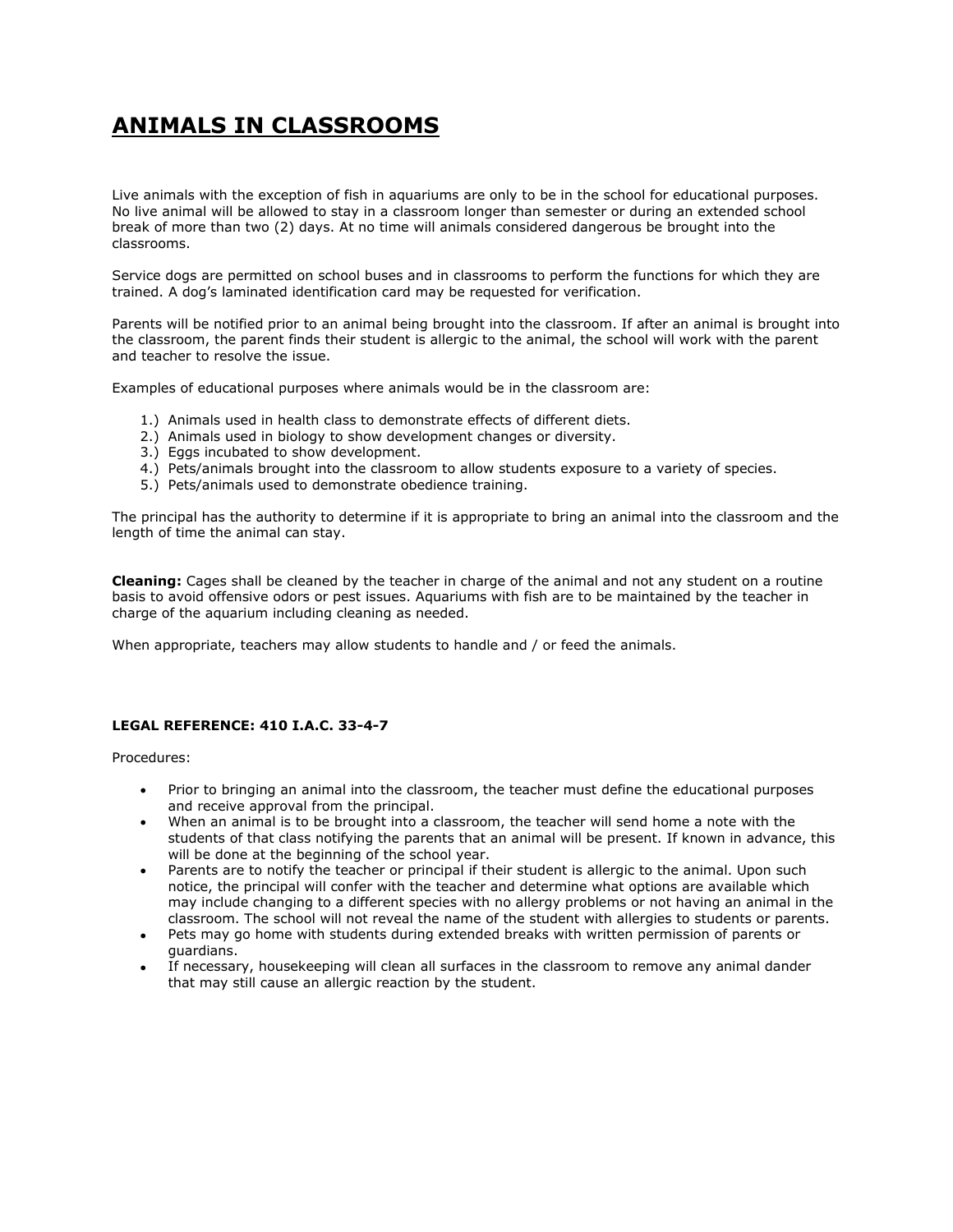## **Live Animals in Schools**

EPA recommends no furred of feathered animals be kept in schools. If the school decides these animals are a useful educational tool, and allows them in the school building, there are certain steps that should be taken to minimize students' risk of asthma, allergy attacks or exposure to pathogens.

1) Notify parents of the plan to have an animal in the classroom. Inquire if the animal is an asthma or allergy trigger for their child. If any parent confirms this is an issue, reconsider having the animal in the classroom that year.

2) Keep animals in cages or localized areas as much as possible; do not let them roam.

3) Clean cages regularly. Consider using disposable gloves when cleaning.

4) Locate animals away from ventilation system vents to avoid circulating allergens throughout the room or building.

5) Locate sensitive students as far away from animals and habitats as possible.

6) Keep animals away from upholstered furniture, carpets, and stuffed toys.

410 IAC 33-4-7 (d) states:

Schools allowing animals in the classroom shall have a written policy addressing the following:

- 1) What animals are allowed
- 2) When animals are allowed in classrooms for educational purposes
- 3) The duration of the animal's stay in a classroom
- 4) Housekeeping requirements
- 5) How issues with students or staff allergic to the animal will be addressed

Below is an example policy that schools can adopt or use as a template for their own policy.